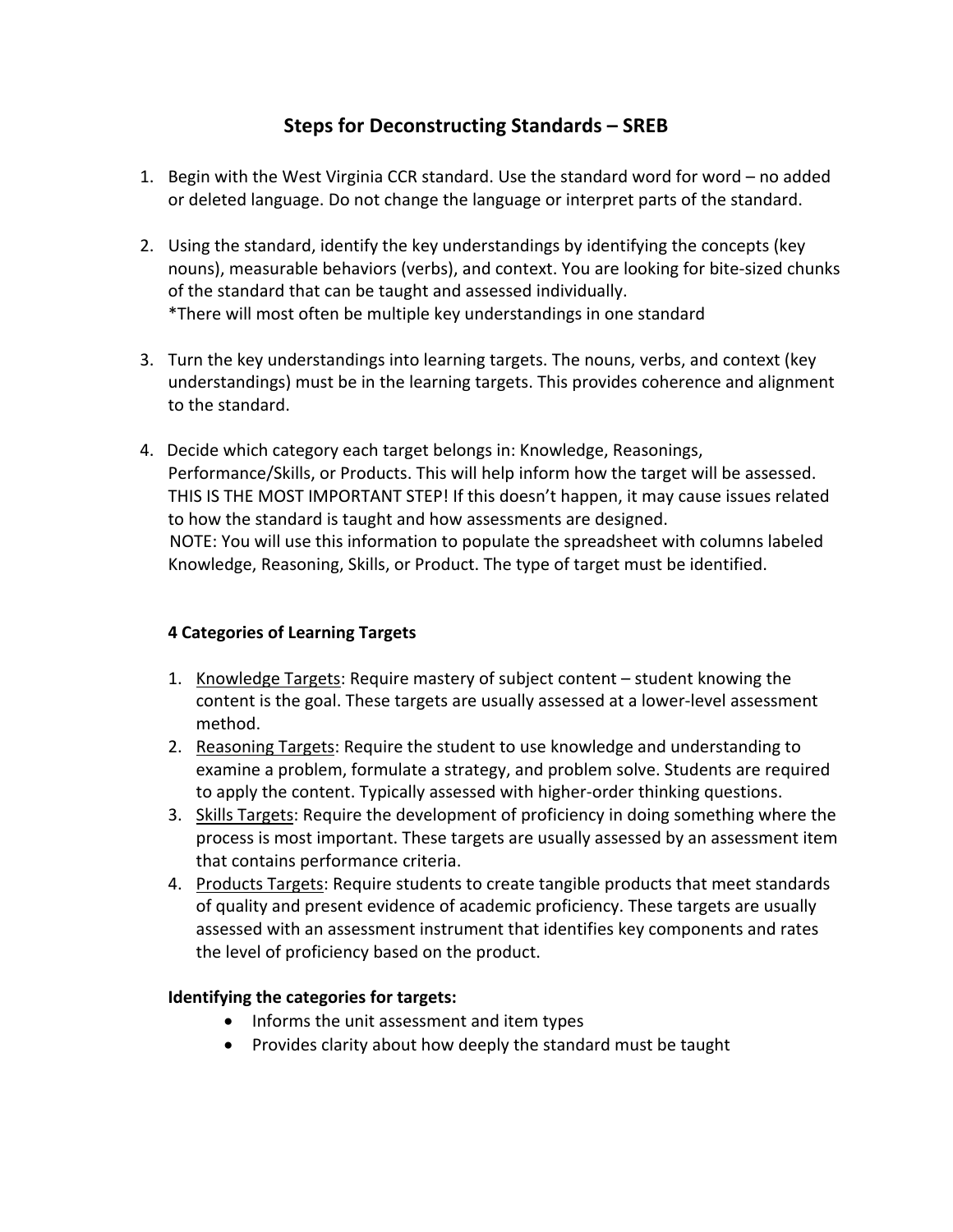- 5. Foundational Targets These targets identify the prerequisite knowledge and skills that students need to have before they can master the WVCCR grade level standard. These targets do not have to be formally assessed, but are needed to gauge how well the students are prepared to master the grade level standards. NOTE: These foundational targets should be one-step below what is required of the grade level standard and must be identified. Identifying foundational targets is vital. They can often be found in the same standard cluster in the grade below.
- 6. Separate the targets into 3 categories:
	- Primary targets the most important targets your students will need to show mastery of within the unit. Unit assessments will be selected/created around theses targets. These items would be assessed on common assessments to provide data for structured analysis as a professional community. Are students providing evidence of standard mastery?
	- Secondary targets these represent reflect a core part of the standard and must be mastered by students but may not be part of the unit assessment. These targets can be formally assessed, task based assessed, or assessed within your classroom periodically using exit tickets, quizzes, rubrics, etc. How are students providing evidence of standard mastery?
	- Foundational targets these targets are used to informally assess readiness. Provides knowledge of how ready your students are to master the primary and secondary targets. Are students prepared to engage in grade level standard?
- 7. Create unit assessment by creating/re-creating questions that align to the primary targets. Questions should assess the primary target by requiring students to perform the same measurable behavior (verb), show knowledge of the same concept (noun), and work within the same context you identified in the standard and the learning targets.

Assessment questions must also assess the target at the correct level according to the category identified. A question aligned to a knowledge target is lower level and simply requires content knowledge, while a question aligned to a reasoning target requires application of the content knowledge.